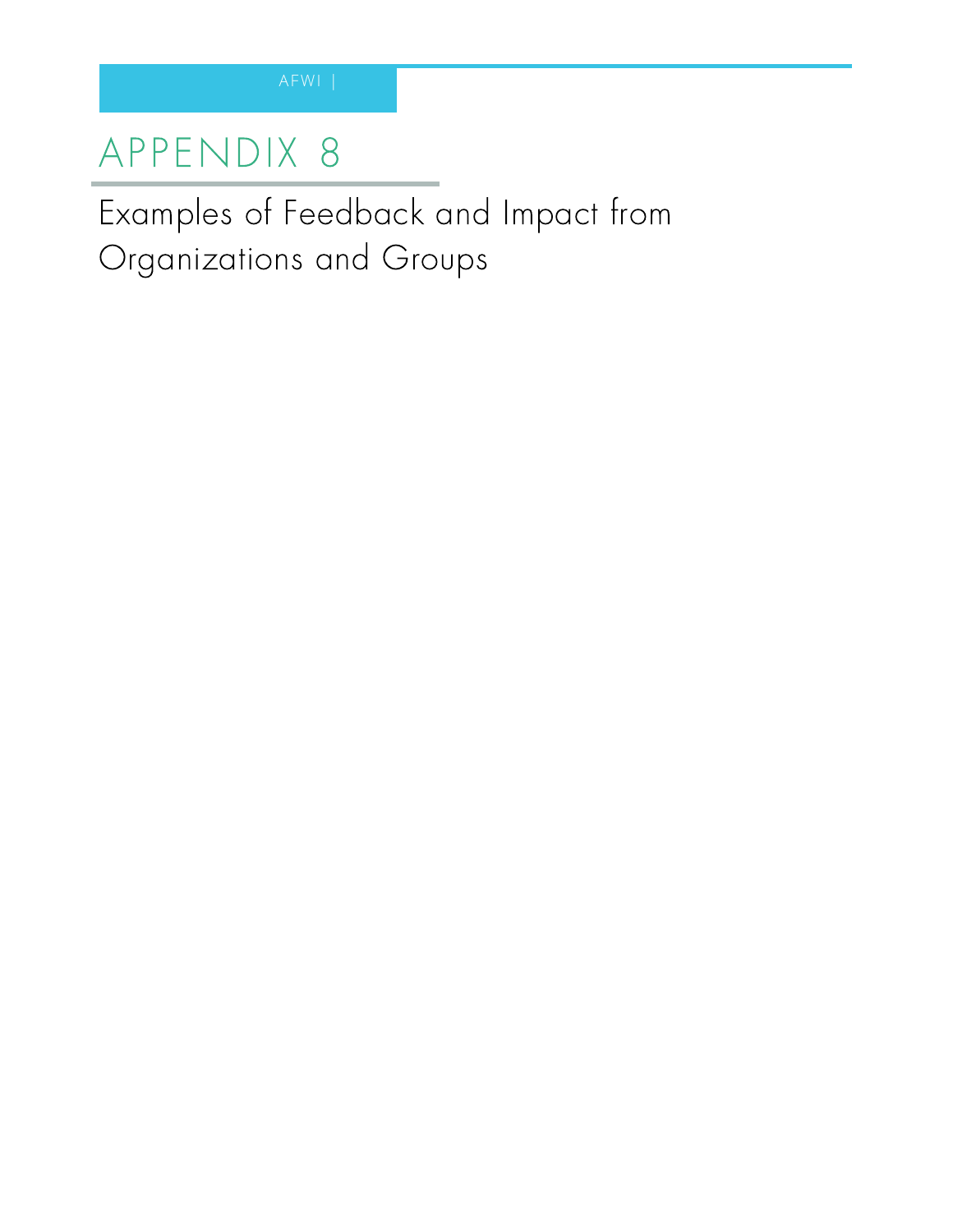# BIG BROTHERS BIG SISTERS OF CALGARY AND AREA (BBBS)

Cynthia Tonet, Director Service Delivery

Big Brothers Big Sisters of Calgary and Area (BBBS) first learned about the Brain Story Certification course from the Palix Foundation staff and through our involvement in the Change in Mind Initiative that was sponsored by the Foundation. After leadership became certified, the Course became mandatory for all staff and practicum students at BBBS, and is completed during the initial staff onboarding period. The deadline to complete the course is within the first three months of employment and time is provided during the work day for staff to complete it.

As a Change in Mind agency, our staff received several presentations on the Brain Story prior to the development of the Course. In addition to the Course being part of service delivery staff orientation, we have embedded the key concepts from the Course into our Mentor training and ongoing match support. We have also explicitly identified executive function, self-regulation and resiliency as primary intended outcomes of our work and are measuring these as part of our Outcome and Evaluation Framework. Although there are no ongoing structured sessions for staff per se, the Brain Story is a foundational construct in our organization's newly created Theory of Change with the expectation that there will there will be ongoing training and opportunities for staff to discuss the concepts and integrate them into our work.

The information that staff have gained from taking the Brain Story Course has had a huge impact on our organization. It has elevated our intervention - mentoring - from a "nice to have" to a "needs to have" and has created a sense of urgency around ensuring that children and youth have responsive, caring relationships with adults that can help build healthy brain architecture and buffer the impact of early childhood trauma. The Brain Story has been instrumental in helping the organization achieve clarity around its ultimate intended impact which is that children and youth are resilient and realize their full potential.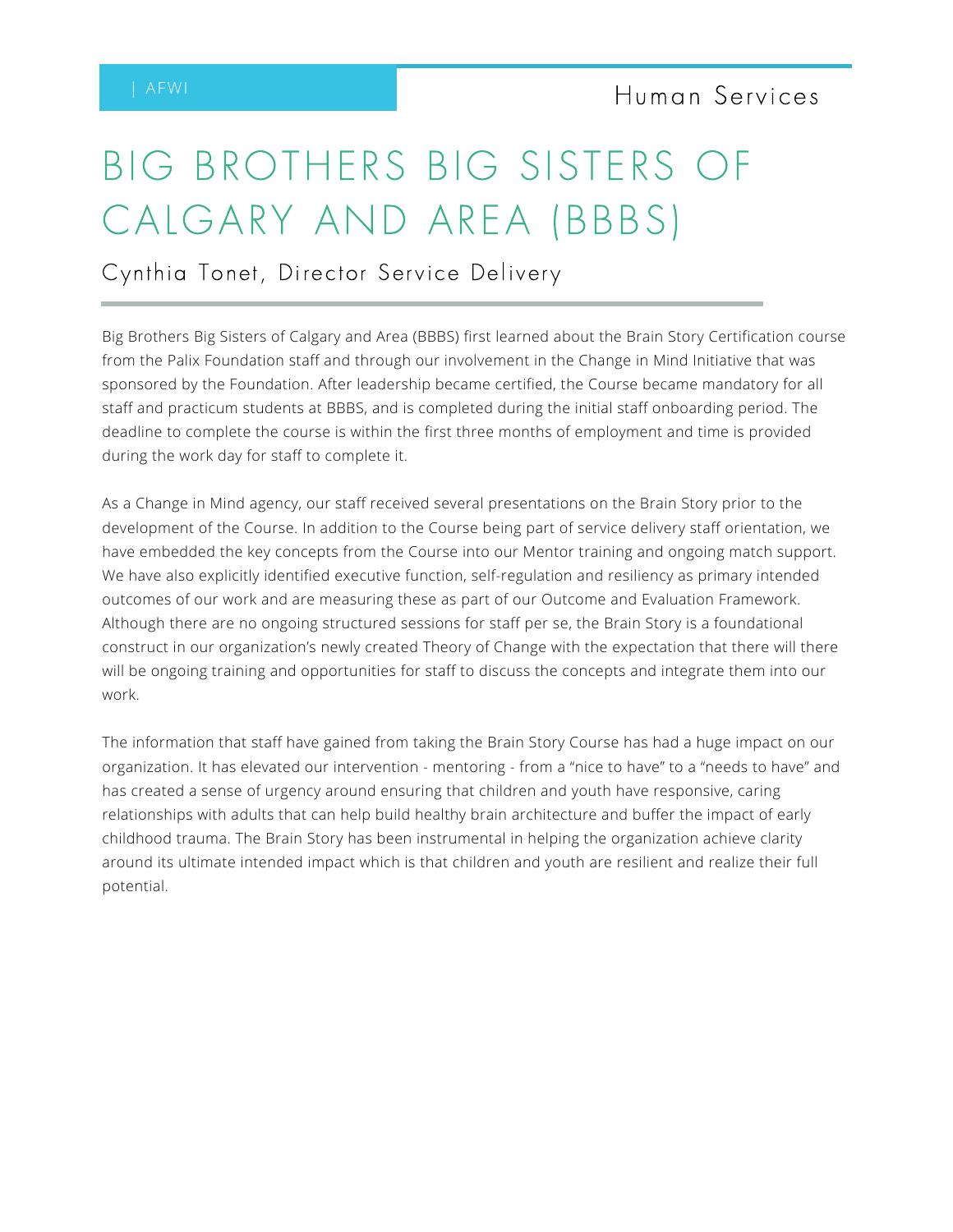# BIG BROTHERS BIG SISTERS OF CALGARY AND AREA (BBBS)

**Big Brothers Big Sisters**<br>of Calgary and Area

| For those<br>we serve:                                                                                                                                                                                                                                                                                                                                                                                | In Schools and Community,<br>BBBS will provide1:                                                                                                                                                                                                                                                                                                                                                    | So that:                                                                                                                                                                                                                                                                                                                                                                                                                                                                                                                                       | And therefore we know.<br>based on the research:                                                                                                                                                                                                                              | In addition, as the<br>result of our work:                                                                                                                                                                                                                                                                     | Which we believe<br>And help bring about<br>our ultimate impact:<br>will lead to:                                                                                                                                                                                                                    |
|-------------------------------------------------------------------------------------------------------------------------------------------------------------------------------------------------------------------------------------------------------------------------------------------------------------------------------------------------------------------------------------------------------|-----------------------------------------------------------------------------------------------------------------------------------------------------------------------------------------------------------------------------------------------------------------------------------------------------------------------------------------------------------------------------------------------------|------------------------------------------------------------------------------------------------------------------------------------------------------------------------------------------------------------------------------------------------------------------------------------------------------------------------------------------------------------------------------------------------------------------------------------------------------------------------------------------------------------------------------------------------|-------------------------------------------------------------------------------------------------------------------------------------------------------------------------------------------------------------------------------------------------------------------------------|----------------------------------------------------------------------------------------------------------------------------------------------------------------------------------------------------------------------------------------------------------------------------------------------------------------|------------------------------------------------------------------------------------------------------------------------------------------------------------------------------------------------------------------------------------------------------------------------------------------------------|
| Children and<br>youth living in<br><b>Calgary and Area</b><br>who:<br>· Face adversity<br>and<br>. Are in need of<br>additional supportive,<br>consistent relationships<br>and<br>· Are open to<br>mentoring and can be<br>safely matched<br>and<br>. Have a parent or<br>guardian who is open<br>to mentoring for their<br>child/youth                                                               | <b>Recruitment</b><br>Recruit appropriate mentors and children<br>and youth by describing the benefits and<br>impact of mentoring.<br><b>Screening &amp; Pre-Match Training</b><br>Interview and provide pre-match training to<br>prospective mentors, mentees and their<br>parents/quardians*.<br><b>Matching &amp; Initial Match</b><br><b>Meeting</b><br>Match mentors and mentees, and initiate | At program<br>completion, 100% of<br>children and youth<br>will experience<br>a Developmental<br>Relationship <sup>2</sup> .<br>Key elements of a<br><b>Developmental</b><br><b>Relationship include:</b><br><b>Express Care:</b><br>Mentor shows mentee<br>that they matter;<br><b>Challenge Growth:</b><br>Mentor pushes mentee to<br>keep getting better;<br><b>Provide Support:</b><br>Mentor helps mentee<br>complete tasks and<br>achieve goals;<br><b>Share Power:</b><br>Mentor treats mentee with<br>respect and gives them a<br>say: | They will<br>experience<br>improvement in<br><b>Executive</b><br><b>Function and</b><br>Self-Regulation <sup>3</sup> ,<br>including the<br>ability to:<br>$\bullet$ Plan<br>· Focus attention<br>· Remember<br><b>instructions</b><br>· Juggle multiple tasks<br>successfully | 80% will also<br>experience<br>improvement in<br>one or more Social<br><b>Emotional</b><br><b>Competencies</b><br>· Decision making<br>· Self-management<br>· Social awareness<br>· Goal-directed behaviour<br>· Relationship skills<br>· Self-awareness<br>· Personal responsibility<br>· Optimistic thinking | · Stronger, healthier<br>relationships<br>· Confidence<br>· Self esteem<br>Children and<br>· Happiness<br>vouth are<br>resilient and<br>· Physical and<br>realize their<br>mental wellness<br>full potential!<br>· Social inclusion<br>· Civic engagement<br>· Academic and<br>employment<br>success |
|                                                                                                                                                                                                                                                                                                                                                                                                       | the relationship.<br><b>Post-Match Training</b><br>Provide ongoing training and development<br>opportunities for mentors, mentees, and<br>parents/quardians.                                                                                                                                                                                                                                        |                                                                                                                                                                                                                                                                                                                                                                                                                                                                                                                                                |                                                                                                                                                                                                                                                                               |                                                                                                                                                                                                                                                                                                                |                                                                                                                                                                                                                                                                                                      |
|                                                                                                                                                                                                                                                                                                                                                                                                       | <b>Monitoring &amp; Support</b><br>Monitor and support mentors, mentees and<br>parents/guardians through coaching and<br>support, and connecting with resources.<br>Closure<br>Prepare mentors, mentees and                                                                                                                                                                                         |                                                                                                                                                                                                                                                                                                                                                                                                                                                                                                                                                |                                                                                                                                                                                                                                                                               |                                                                                                                                                                                                                                                                                                                |                                                                                                                                                                                                                                                                                                      |
|                                                                                                                                                                                                                                                                                                                                                                                                       | parents/quardians for formal closure with<br>the agency, affirm and celebrate the<br>experience, and support the transition of<br>matches to natural supportive<br>broaden their world.<br>relationships where desired.                                                                                                                                                                             | <b>Expand Possibilities:</b><br>Mentor connects mentee<br>with people/places that                                                                                                                                                                                                                                                                                                                                                                                                                                                              |                                                                                                                                                                                                                                                                               |                                                                                                                                                                                                                                                                                                                |                                                                                                                                                                                                                                                                                                      |
| Underpinning this Theory of Change is an organizational commitment to equity, diversity and inclusion and an imperative to embed the<br>following foundational constructs into the fabric of BBBS through staff training and development as well as policy and practice alignment:<br>Core Story of Brain Development, Strengths Based and Trauma-Informed Practice, and Evidence Informed Mentoring. |                                                                                                                                                                                                                                                                                                                                                                                                     |                                                                                                                                                                                                                                                                                                                                                                                                                                                                                                                                                |                                                                                                                                                                                                                                                                               |                                                                                                                                                                                                                                                                                                                |                                                                                                                                                                                                                                                                                                      |

" Parants/Guardians are not required to perticipate in an interview or training in school based programs<br>1 The National Mentoring Patmership, Elements of Effective Photosoft or Mentoring, 2015.<br>2 Search Institute, The Deve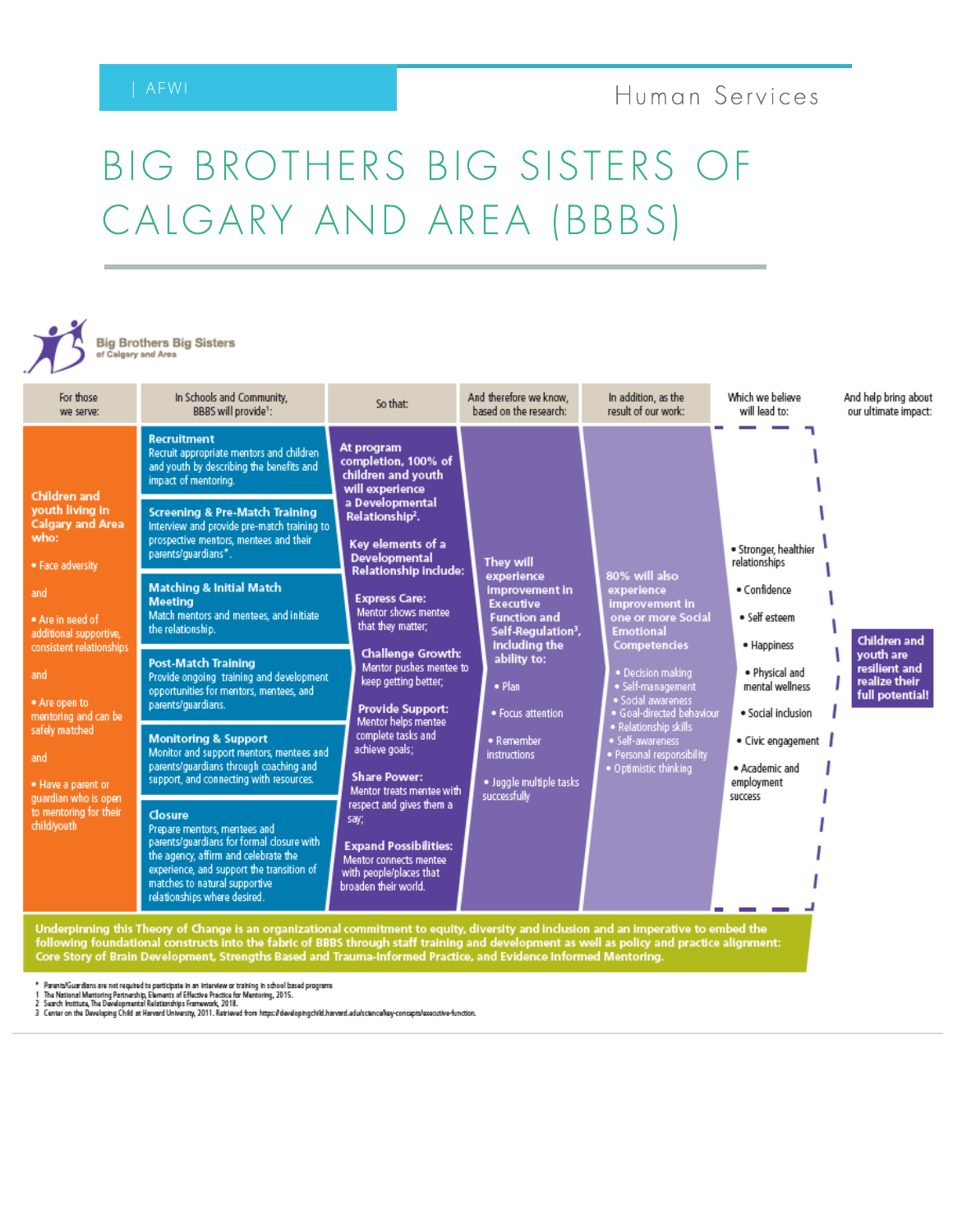## CATHOLIC FAMILY SERVICES-CALGARY

Patricia Jones, CEO

Catholic Family Service (CFS) learned about the Brain Certification Course through our work with the Palix Foundation. CFS is committed to building strong families. Our programs and services respond to the challenges that threaten families and leave them vulnerable. Our strategic stated ambition is to become a strong leader among not for profit agencies in Calgary and a committed provider of family-centric services. As part that we aim to pioneer the evolution of services related to family systems through research, advocacy and innovation. The Brain Certification Course is assists us to achieve our ambition and is mandatory for every employee at CFS. The opportunity to access no cost, leading edge research to support the families we serve did not take much consideration from a leadership perspective. Currently, all employees are required to complete Brain Certification Course by July 2019. The agency has provided a 3 month window to complete the course and staff may utilize agency allotted professional development hours (35 provided).

We offer over 18 programs to the Calgary community as well as a 60 space child care facility at our Louise Dean Centre location and are focused on using best practice, evidence based approaches to those we serve. As the CEO, I have attended the Frameworks training and have taken the Brain Certification Course. I believe it is critical for the CEO and Senior Leadership to lead the way and be the first to take the training. As part of our strategic plan we are developing an agency wide service delivery model and the Brain Story is a foundational component of this model. It is from this research all other principles are derived. We expect to develop processes for embedding this knowledge as part of initial orientation, meetings and written accountability agreements this year. Supporting all staff to share foundational knowledge about the brain research insures that we have a common language agency wide, are able to collaborate with other organizations who represent the same knowledge and values, and increases our intention to consistently view those we serve through a lens of compassion and curiosity. Our admin and back office staff have inquired as to the logic to them completing the brain core story. My response has been that all employees are critical to support our strategic goals and completing the brain story is integral to this. Our front office receptionist recently completed the core story and this is her feedback:

"It was overall so informative - especially the modules dedicated to ACE and how it reflects in your adulthood. Overall the course was fantastic, and when I started it, I just felt as I needed to keep going which makes it a perfect weekend activity! It will definitely add and solidify a great amount of consideration, compassion, kindness and respect when I greet clients that come in the door every day. It has impacted my mindset and not only when *I greet clients here, but in general with everyone I encounter".*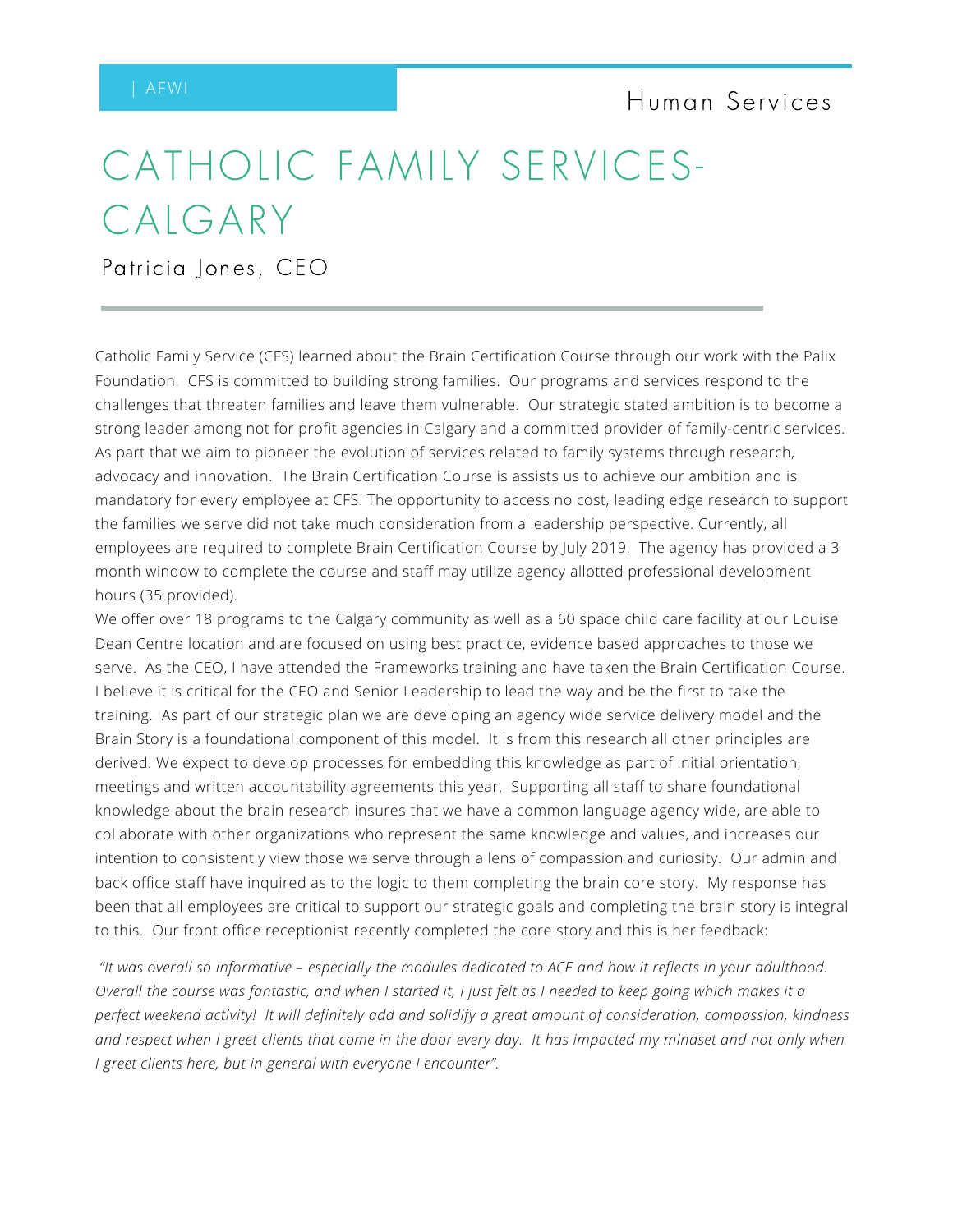Heal th

## CASA- EDMONTON Rebeccah Marsh, Director of Evaluation, Research, & Innovation

CASA Child, Adolescent and Family Mental Health (CASA) is a non-profit community organization that provides mental health and addiction services to over 4,000 infants, children, adolescents, and their families in Alberta each year. CASA has been fortunate to be an active participant and supporter of the Alberta Family Wellness Initiative since its inception.

CASA's goal is to provide family-centred and trauma-informed care that is based on the latest evidence. The Brain Story is a foundational tool that provides a framework and shared language for achieving these principles of care across our multi-disciplinary teams. All of our mental health practitioners take the Brain Story training, and we share many of the videos and materials with our families and care partners. This ensures that no matter our professional discipline or background, we are all speaking the same language and working towards the same goals. Some CASA teams choose to do the Brain Story training together, while others who are new to the organization complete it when they join.

CASA is using the Brain Story both conceptually (in terms of our ways of thinking) and practically (in terms of our ways of doing). For example, we use principles from the Brain Story training to inform our evaluation framework. We want to know what interventions work, for whom, and in what context so that we can continually improve our services and best meet the needs of children and families. Tools like the Adverse Childhood Experiences questionnaire can help, and some of our clinical programs are using the screener with youth and caregivers to help facilitate conversations about the impact of trauma and to better understand program outcomes by exposure levels.

CASA aims to be an effective advocate for children's mental health and mental health literacy. The Brain Story provides key metaphors around childhood development that have been rigorously tested and shown to be understandable to a broad range of audiences. These metaphors and concepts have been invaluable in helping us to frame issues and propose solutions in our advocacy work for increasing supports and policies for children and families.

We are also using concepts such as toxic stress and resilience at the organizational level. How can we recognize when our staff are experiencing toxic stress so that we can better support them in managing the tremendous pressures and responsibilities of their work with families? How can we build a resilient healthcare organization by focusing on our strengths and celebrating what we are doing well? At CASA, the Brain Story plays an essential role in how we work with each other and the families we serve, how we understand our roles in supporting positive childhood development, and how we measure and maximize our impact.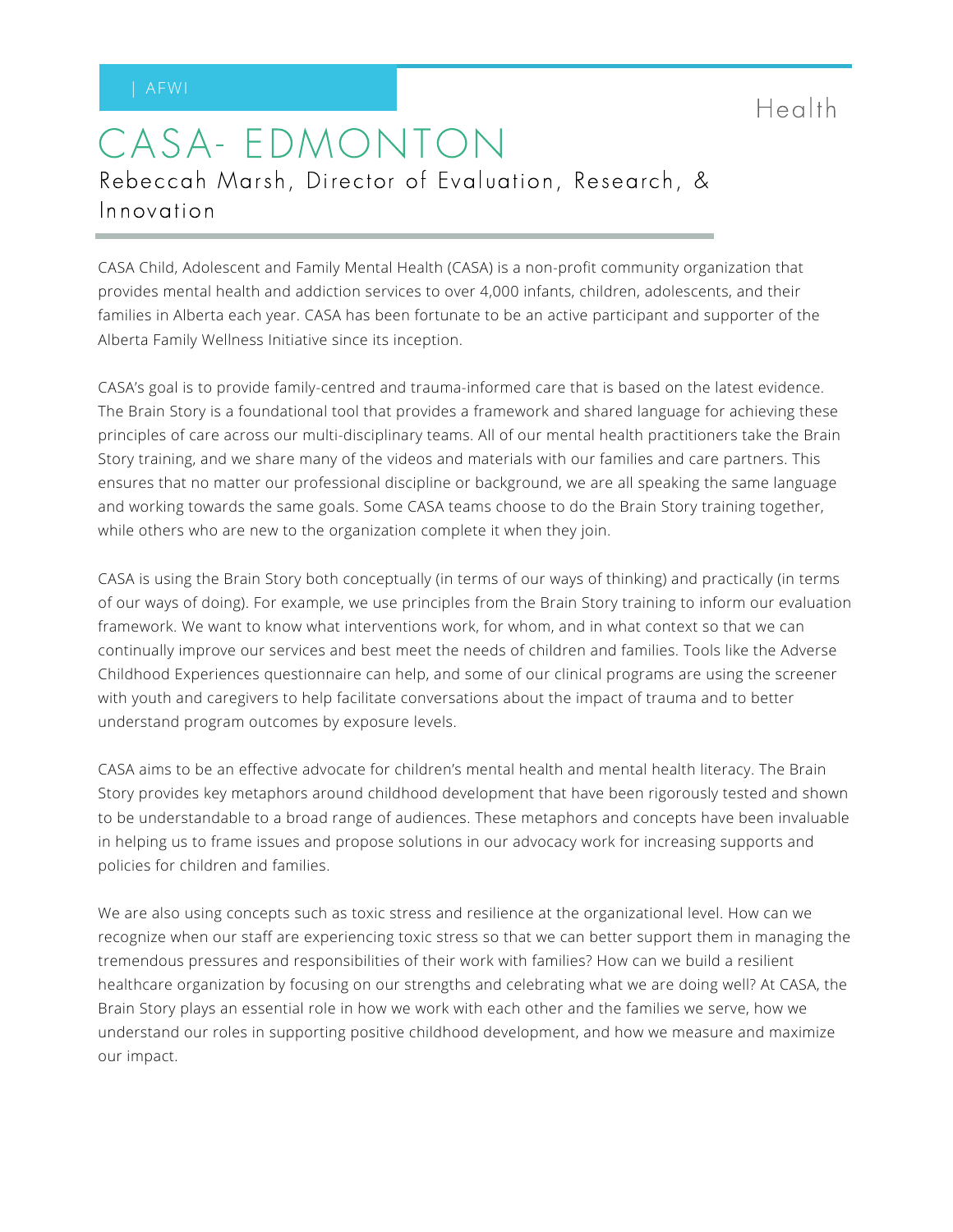# CHILDREN'S COTTAGE SOCIETY-CALGARY Human Services

Lisa Garrisen, Director of Programs

The Children's Cottage has been using resources from the Alberta Family Wellness Initiative for many years. We have built into our practice concepts such as toxic stress, executive functioning and resilience. These concepts have proven invaluable in changing the conversations we have with parents and allowed us to provide information that empowers parents to make positive changes for themselves and for their children. The Brain Story online training was an amazing opportunity for us to support our entire agency learn the same information around brain health. Because we have programs that run 24 hours a day, 365 days a year, training can be a challenge. Ensuring everyone receives the same training can be costly and time consuming. We chose to make the Brain Story mandatory for all full time and part time staff and strongly encourage it for all relief staff and volunteers. All new staff are required to complete the training within their probationary period.

We were excited about the ability that The Brain Story provided to have all staff receive the same training. Additionally having used resources available from AFWI over previous years we knew this training was important to our work and would further support our staff in caring for children and families.

We chose to provide work time for all staff to complete the training. Working collaboratively across all of our programs we supported each team to find the solution that worked best for them. This sometimes meant certain staff members taking on additional tasks to allow others to train. Sometimes it meant covering entire shifts in order for some staff to find enough quiet time to complete their course.

Our work now focuses on ensuring the information lives on in our work. Program leadership from across the agency is working together to find ways to build the concepts that we have learned into daily practice. This will happen in supervision, both formal and informal and in team meetings where we will intentionally create opportunities to review information and have group discussions with each team about how they will incorporate the science into their specific work. Program managers are taking turns leading the development of refresher modules that will be used in team meetings to facilitate conversation and hopefully inspire staff to find their own ways to utilize the information. That said, the Children's Cottage is keen to connect with others in the community to learn how they are incorporating the learnings. We know that people learn and absorb knowledge in different ways and are looking to hear the creative ideas that other agencies might have.

We are noticing a very positive impact on the families we serve and hear from them that they appreciate the information. Often families tell us that they have blamed themselves for their struggles and find the information about brain science particularly helpful as it reframes their struggles as strengths. We always end these discussions with information about resilience and weave it into our goal plans so that our focus is on moving forward and finding ways to heal.

We also see an impact for staff. Understanding brain science allows them to create context for struggles they might experience in their work. Reframing interactions with clients based on an understanding of ACEs and toxic stress changes the narrative.

The Brain Story has been very helpful in creating a common language for all Children's Cottage staff around how we can educate and empower the families we serve. We are looking forward to seeing what more we can do with this information in 2019.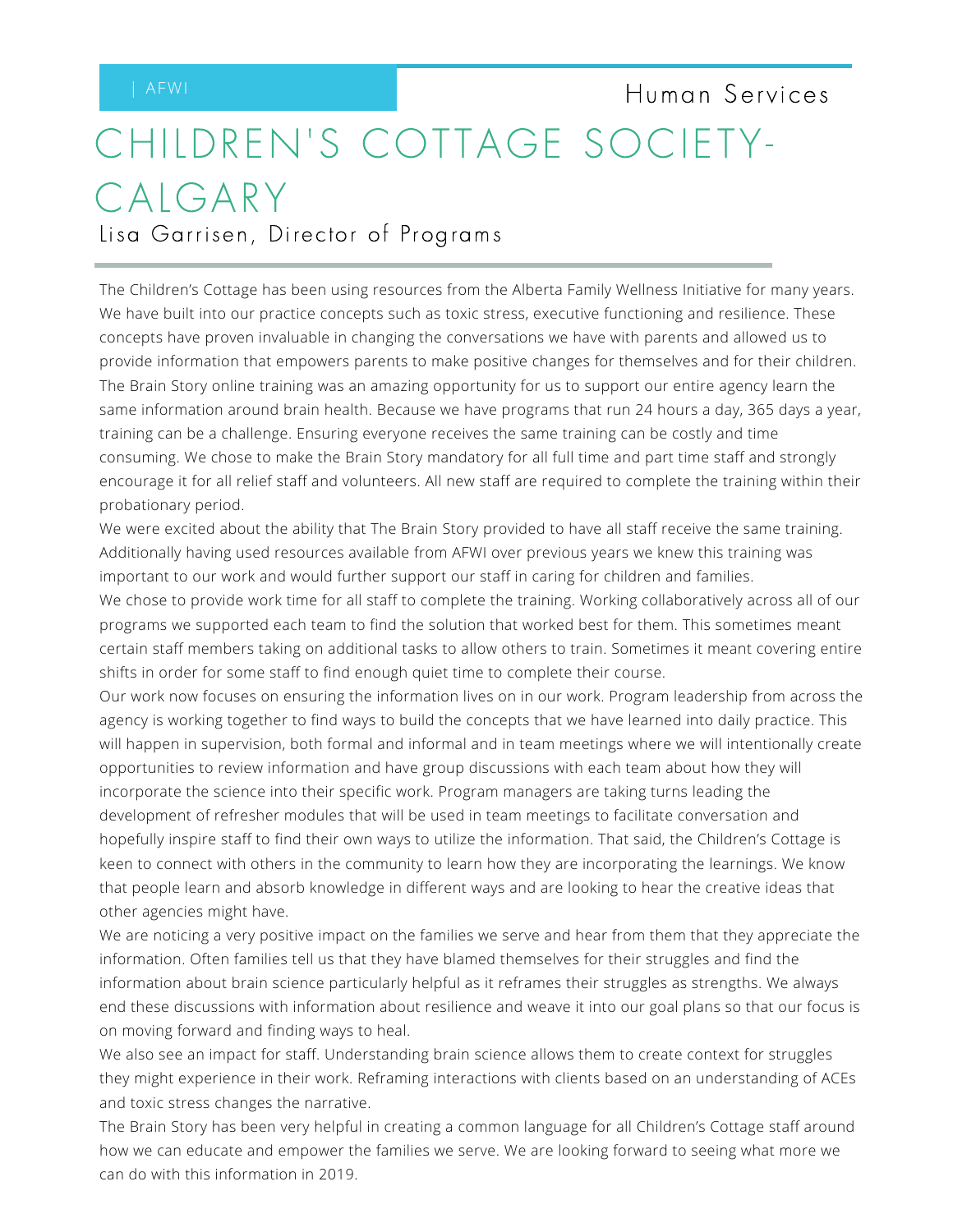## OVENANT HEALTH- EDMONTO Dr. Jan Banasch, Facility Chief, Addictions &Mental Health

**Health** 

1. How did you first learn about the course?

I heard Nancy Mannix in Dec 2018 at the Hotel McDonald introducing the course with the video. I had been invited to this session by Pallix - THANK YOU SO MUCH!

2. Is the course optional/recommended/mandatory for all staff or only for some and if only some for whom? The course is not known by my dept but I am changing that!

3. Did your organization/staff have preliminary AFWI or Brain Story presentation before you started the course?

I have invited some of the researchers to our Grand rounds sponsored by the Pallix Foundation over the last few years. We have been very impressed by them so the seed was planted but until the Certification course came out I had not appreciated the amazing network of researchers and brilliant work

4. Is the course part of your organization's business plan, orientation, and/or training? No

5. Did leadership take the course prior to recommending to staff? No

6. Do you have periodic, structured discussion sessions to talk about the content of the course and its

application? What do these look like, how long are they, how often do they occur, and who leads them? No

7. If there are no structured sessions, does the course content and application routinely get discussed at other meetings like staff meeting?

I am about to roll out a huge initiative at the GNCH this Sept.

On Sept 6th Nicole Sherran is invited to introduce our dept to The Brain Story certification course at Grand Rounds.On Oct 4th for the Annual Feldman Lecture Day at the GNCH (37 yrs old!) we are dedicating it to the brain story and have confirmed Judy Cameron (Core story concepts), George Koob (applied to Addictions) and Stephanie Covington (gender-based, trauma-informed treatments for addiction) to present. We usually have 200 attendees from across the city.Then every month for the remainder of the year I have invited a Brain story researcher to come and present at Grand Rounds starting with Ruth Lanius on Oct 24th.In this way I hope to inspire as many people as I can in our hospital and dept to undertake the Certification course.

8. Is there a deadline to complete the course? If so, how long do you have to complete it? No

9. Are staff given time during work hours to complete the course? No

10. Are you able to use the course information in practice? In what ways? How significant of a change is this from what you were doing previously?

I think this course material is ESSENTIAL to each and every Mental health practitioner across the disciplines and has huge significance for how we deliver in and out- patient groups. I use it every day in my interactions with patients. It has been a huge asset to my clinical work.

As above - a huge impact which is why I think Psychiatry units/depts/clinics across the Zone should adopt it so patients hear/ are exposed to the same story wherever they get treated!

11. What impact do you think applying this information is having on your organization and clients? As above - a huge impact which is why I think Psychiatry units/depts/clinics across the Zone should adopt it

so patients hear/ are exposed to the same story wherever they get treated!

12. What changes have you made to your organization since completing the course?

II know the deadline was March 22 but I really hope you can use this information. I am so excited about this initiative but I have to tell you I am the only one involved in promoting this but think I can be very influential.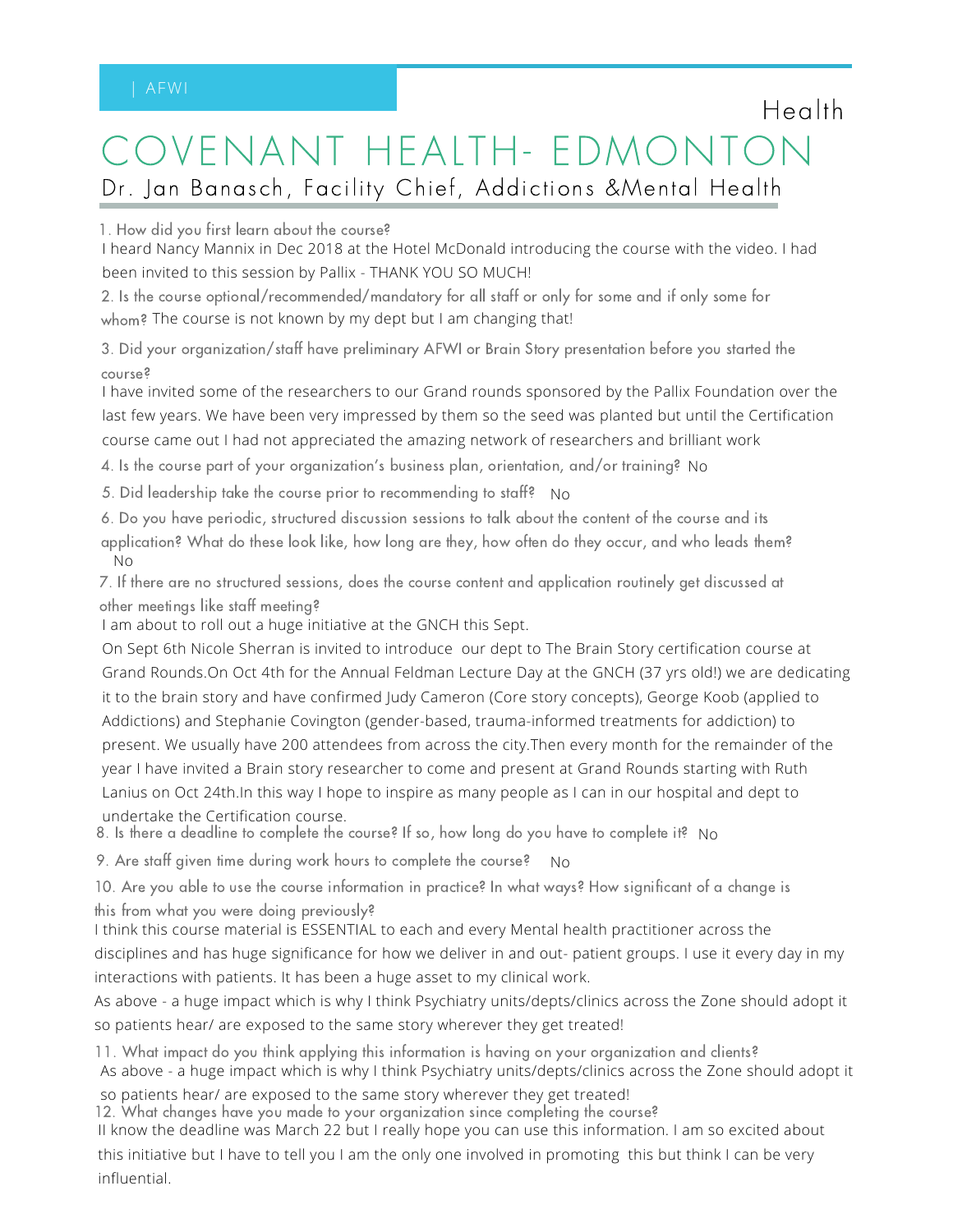## CUPS- CALGARY

### Human Services, Health and Education

### Emily Wong, Manager, Research & Evaluation

The Brain Story course is mandatory for all staff and the Leadership Team took the course prior to recommending it to staff. Most of our staff have had exposure to the content of the Brain Story prior to the course. We first rolled it out back in September to December of 2017. CUPS shut down our services for 4-half days and staff were placed in smaller groups to watch and debrief on pre-selected, most relevant videos. Staff received individual module worksheets that included some of the text and articles in each of the modules along with the quiz answers. New staff who have joined us since then have 90-days (the probationary period) to complete the Brain Core Story course. Since we say the training takes about 30 hours, CUPS offers to pay for half, or 15 hours, of the training during company time. Staff receives the module worksheets if it is explicitly requested.

The Brain Story course, along with other brain science knowledge has completely changed who CUPS is and what we do as an organization presently and in the future. We see the Brain Story course as a tool for new employees to "get up to speed" as to why we do what we do at CUPS. Brain science knowledge is filtered throughout all of CUPS and discussions are had at various meetings with a variety of frontline and administration staff; it is so embedded into CUPS that there isn't a need to hold structured sessions to discuss the material. Applying the brain science knowledge into CUPS changes the way we interact with our participants and helps to shed some light as to why they are faced with some of the challenges in their lives. We also believe that brain science knowledge helps the solutions to helping our participants break the cycle of poverty and trauma for themselves and their families.



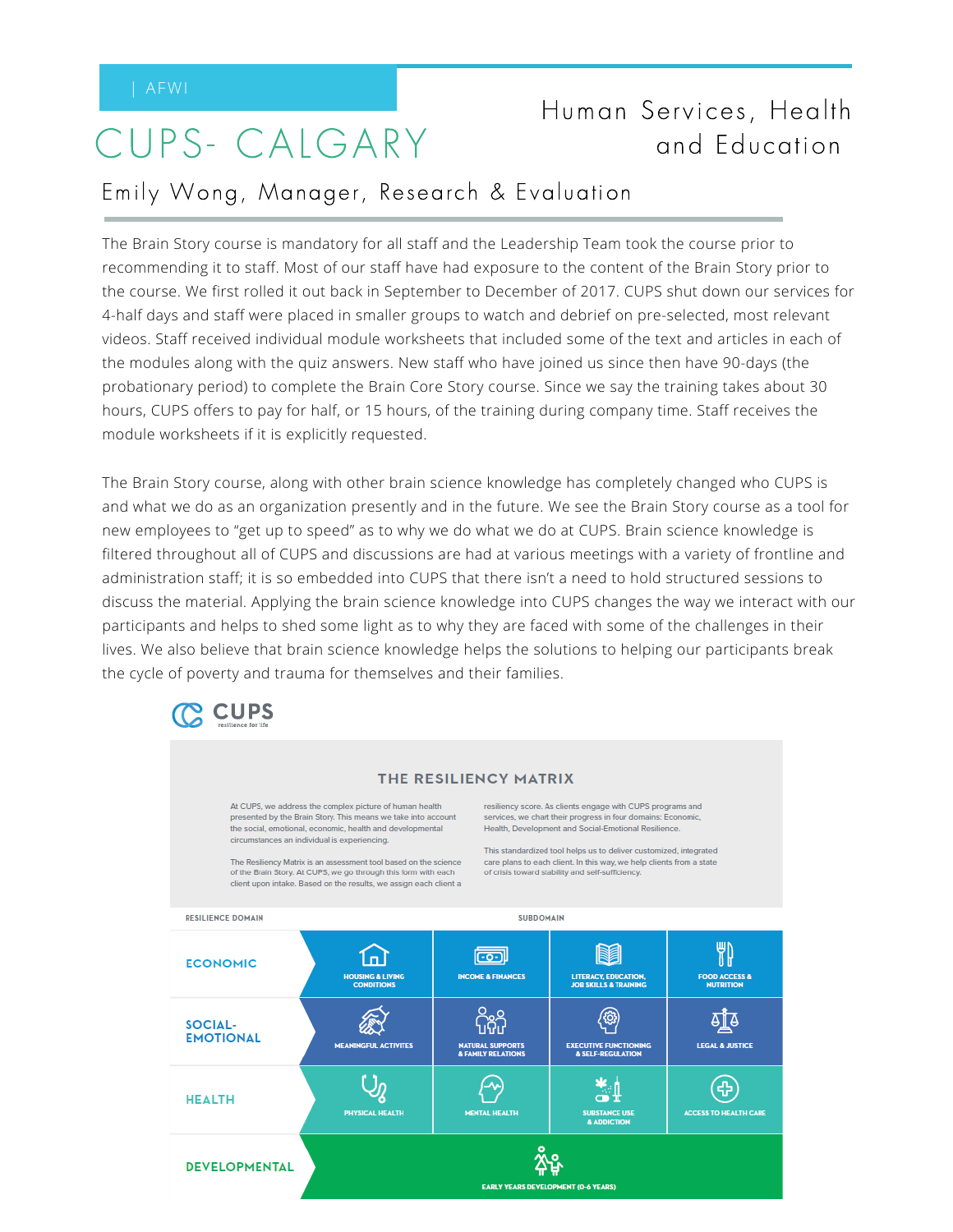**Health** 

# EDMONTON NORTH PRIMARY CARE NETWORK

Jaret Farris, Manager

1. How did you first learn about the course?

Attended the 3 Year Early Brain & Biological Development symposium and the following Accelerating Innovation symposium

2. Is the course optional/recommended/mandatory for all staff or only for some and if only some for whom?

At Rundle Health Centre, which is a small office of the Edmonton North Primary Care Network and located in a diverse socioeconomic and cultural part of Edmonton, Brain Story certification is mandatory. The larger management team at the Edmonton North PCN, has also approved Brain Story certification to be mandatory for all staff beginning this year sometime.

3. Did your organization/staff have preliminary AFWI or Brain Story presentation before you started the course? No

4. Is the course part of your organization's business plan, orientation, and/or training?

Part of our "core competencies" for all staff, clinical & non-clinical, at Rundle Health Centre, along with Trauma Informed Care, Mental Health First Aid, Applied Suicide Intervention Training (ASIST), along with the Frameworks Institute's Framing Wellness in Alberta & the Wide Angle Lens courses.

5. Did leadership take the course prior to recommending to staff?

No, I am the only leadership position that was completed the course however the Brain Architecture game has been played by all staff & managers (approximately 80 individuals)

6. Do you have periodic, structured discussion sessions to talk about the content of the course and its application? What do these look like, how long are they, how often do they occur, and who leads them? As part of the larger roll out, such learning sessions are being considered, however the application of

learning regularly come forward in case conferences and during program planning discussions.

7. If there are no structured sessions, does the course content and application routinely get discussed at other meetings like staff meeting? See above

8. Is there a deadline to complete the course? If so, how long do you have to complete it? At Rundle (approximately 10 staff) the certification is expected to be completed within 3 months of starting; timelines for the larger roll out (approximately 80 staff) is still being determined

9. Are staff given time during work hours to complete the course? Yes

10. Are you able to use the course information in practice? In what ways? How significant of a change is this from what you were doing previously?

Staff, both clinical & non-clinical have commented that the course has shifted they way they interacted with client in what they say to them, how they respond to questions, and how they approach people in general

11. What impact do you think applying this information is having on your organization and clients? Rundle Heath Centre is a safer place for everyone, clients & staff included, care is better & programs are stronger.

12. What changes have you made to your organization since completing the course? There has been an evolution from intuitive engagement in practice to concrete evidence, in turn increasing our consciThe science & information from the Brain Story was programmed into Rundle Health Centre from its inception so it is hard to identify and changes.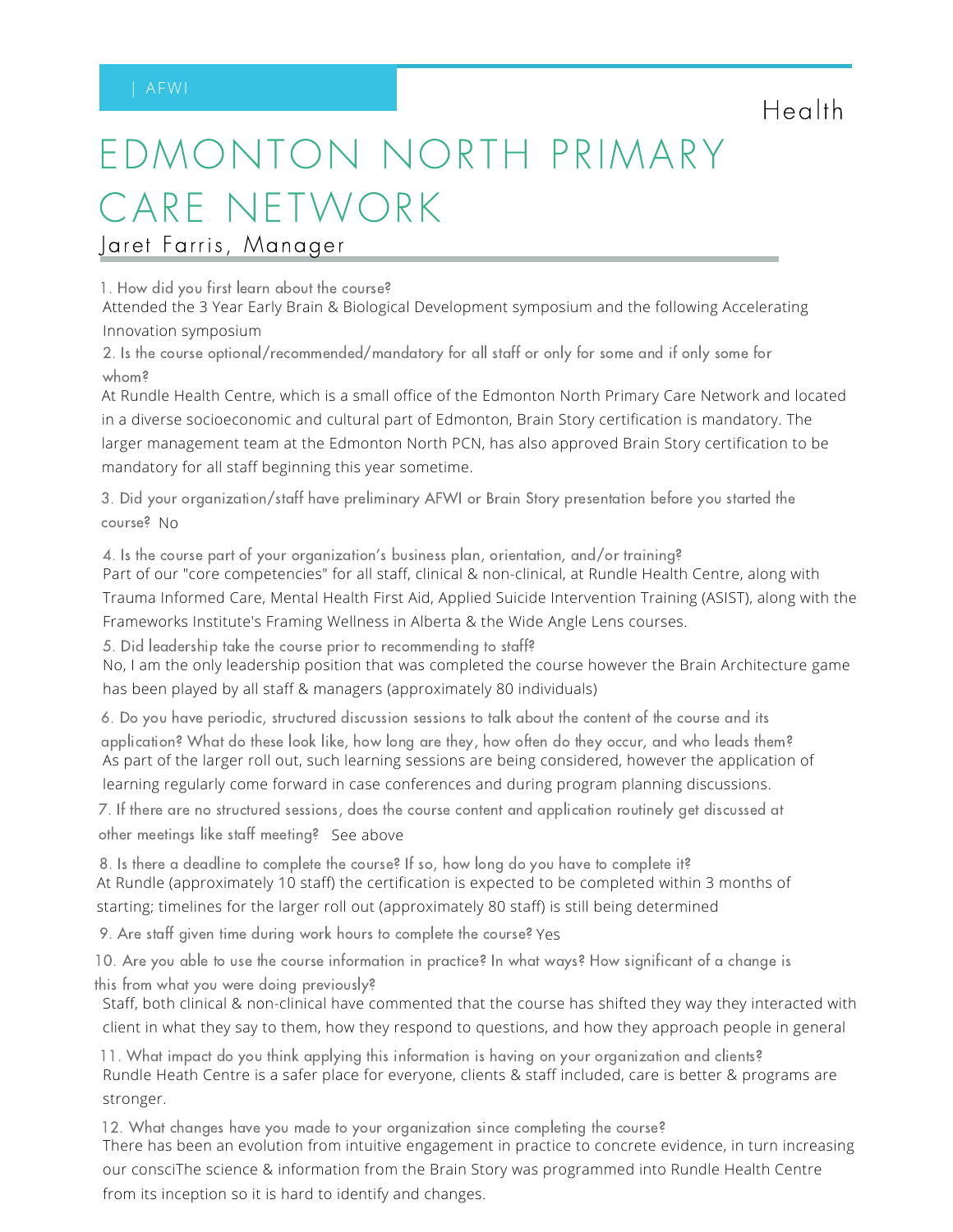# FRESH START RECOVERY CENTRE-CALGARY

**Health** 

Stacey Petersen, Executive Director

1. How did you first learn about the course?

I was a participant in the three year Recovery from Addiction symposiums that took place in Banff, Alberta.

2. Is the course optional/recommended/mandatory for all staff or only for some and if only some for whom? The Brain Story certification is mandatory for all Fresh Start Staff

3. Did your organization/staff have preliminary AFWI or Brain Story presentation before you started the course?

Yes, many of the staff had been apprised of the AFWI work and brain story prior to initiating the course. Palix staff, Including Nancy Mannix came and presented to our staff.

4. Is the course part of your organization's business plan, orientation, and/or training? Although we have not formally incorporated the course in our strategic plan (Planned for the board retreat

May 2019), it is a part of our employee training manual and a requirement of employment at Fresh Start.

5. Did leadership take the course prior to recommending to staff? Yes

6. Do you have periodic, structured discussion sessions to talk about the content of the course and its

application? What do these look like, how long are they, how often do they occur, and who leads them? Yes, this gets discussed every Monday morning as part of our weekly counselor/supervisor meetings. These

meetings are two hours in duration and are mandatory for all counselling staff. Meetings are led by our Program Manager.

7. If there are no structured sessions, does the course content and application routinely get discussed at other meetings like staff meeting?

Although we have structured meetings with our counselling staff, the course IS discussed at monthly staff

meetings which include all organization staff and led by myself.

8. Is there a deadline to complete the course? If so, how long do you have to complete it? Deadlines have been implemented at various intervals depending on when individuals begin the course.

Each person typically has three months to complete the course.

9. Are staff given time during work hours to complete the course?

Yes, the Fresh Start crew is allowed to utilize work hours to complete.

10. Are you able to use the course information in practice? In what ways? How significant of a change is this from what you were doing previously?

Course information is used in practice every single day. during group facilitation and one-one counselling.

The course has affirmed and framed an organizational culture that has sought to increase treatment outcomes, foster healing and create generational change.

11. What impact do you think applying this information is having on your organization and clients? The Brain Story is a part of our organizational DNA and directly correlates to higher treatment outcomes. For many of the people we serve, there is an awakening that occurs surrounding etiology etc. In this mindset there is a shift from an internalized "I am bad" to " I have experienced things that have made me sick, but I can heal".

12. What changes have you made to your organization since completing the course? There has been an evolution from intuitive engagement in practice to concrete evidence, in turn increasing our consciousness and confidence in applying theory to practice.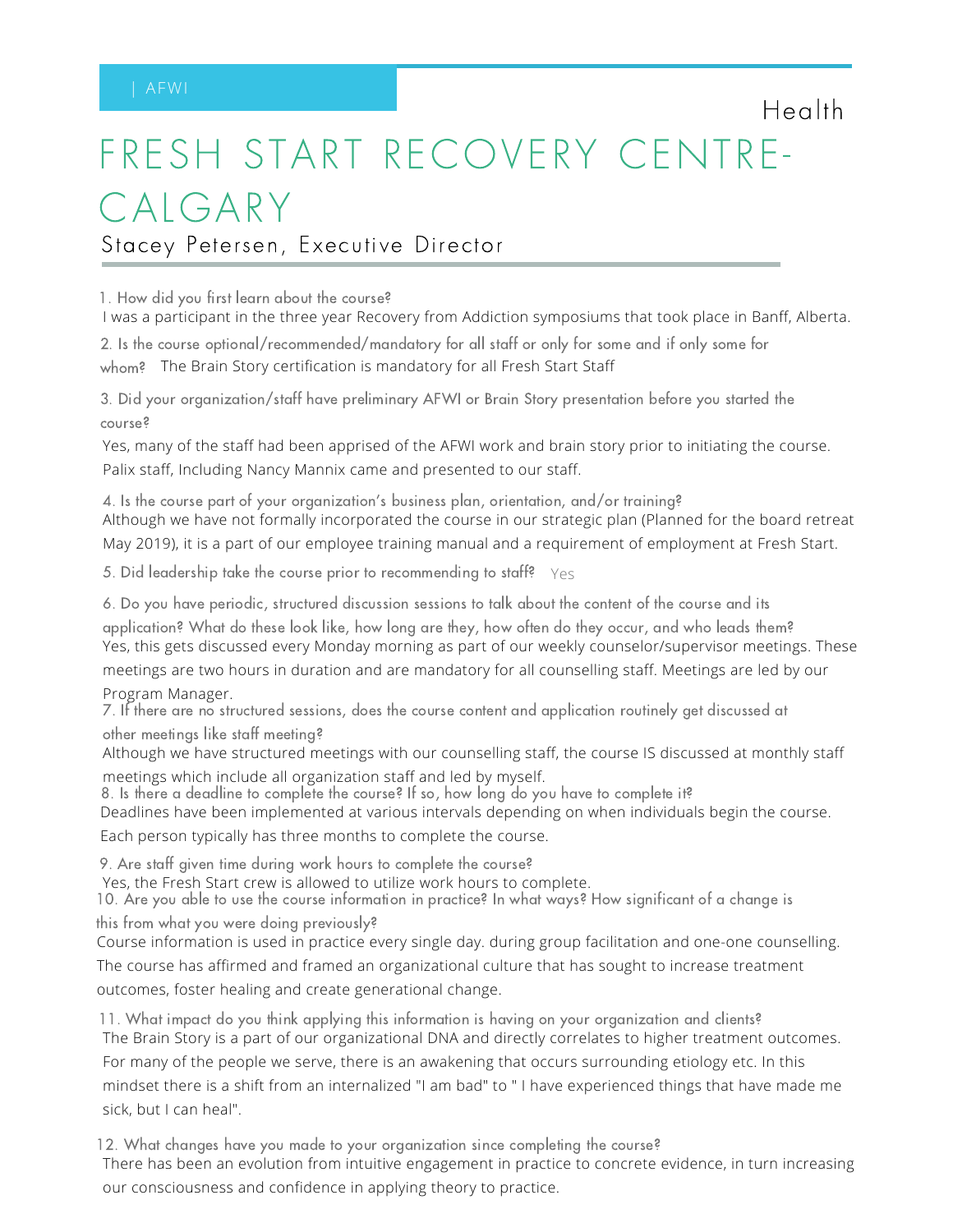## HOWARD SOCIETY-CALGARY

Brianna Willey, Practice Framework Facilitator

1. How did you first learn about the course?

At a Palix Foundation Open House cocktail party at the Palliser or Hyatt

2. Is the course optional/recommended/mandatory for all staff or only for some and if only some for whom?

While this certification has not at this time been labelled 'Mandatory", all employees are encouraged to take this certification, and the agency offers various forms of support for employees to do so including, work time allotted to complete the modules, cohorts that complete the modules together and meet twice per month for discussion, and an agency point person for 1:1 support when needed.

3. Did your organization/staff have preliminary AFWI or Brain Story presentation before you started the course?

Yes, we had an all day training, offered to al staff of the agency at one of our ADSM's in 2018.

4. Is the course part of your organization's business plan, orientation, and/or training? Yes, CJHS is incorporating the Brain Story Certification as part of our agencies strategic planning moving forward as it aligns with practice frameworks we are beginning to roll out such as Trauma Informed Care and Natural Supports approaches. The principles of these approaches and the science of the Brain Story informs our Theory of Change and it is our goal to become an agency that embodies these methods in the work with our clients.

5. Did leadership take the course prior to recommending to staff?

No. Leadership and frontline staff are learning in tandem though the Leadership Team had a Lunch N'

Learn session with Nancy as the host at the Hyatt that provided an opportunity to ask questions about the Certification process.

6. Do you have periodic, structured discussion sessions to talk about the content of the course and its application? What do these look like, how long are they, how often do they occur, and who leads them?

Yes, a cohort is offered to support staff throughout the modules and is facilitated by the agencies Practice

Framework Facilitator. Sessions are one hour long twice per month until the group has completed the certification. Two cohorts have run thus far and the agency will continue to offer this to support the leaning.

7. If there are no structured sessions, does the course content and application routinely get discussed at other meetings like staff meeting?

Staff are able to access Practice Framework Facilitator, and they will begin to connect via staff meeting. This has not yet begun.

8. Is there a deadline to complete the course? If so, how long do you have to complete it? Not at this time

9. Are staff given time during work hours to complete the course?

Yes, staff are encouraged to complete the certification during work hours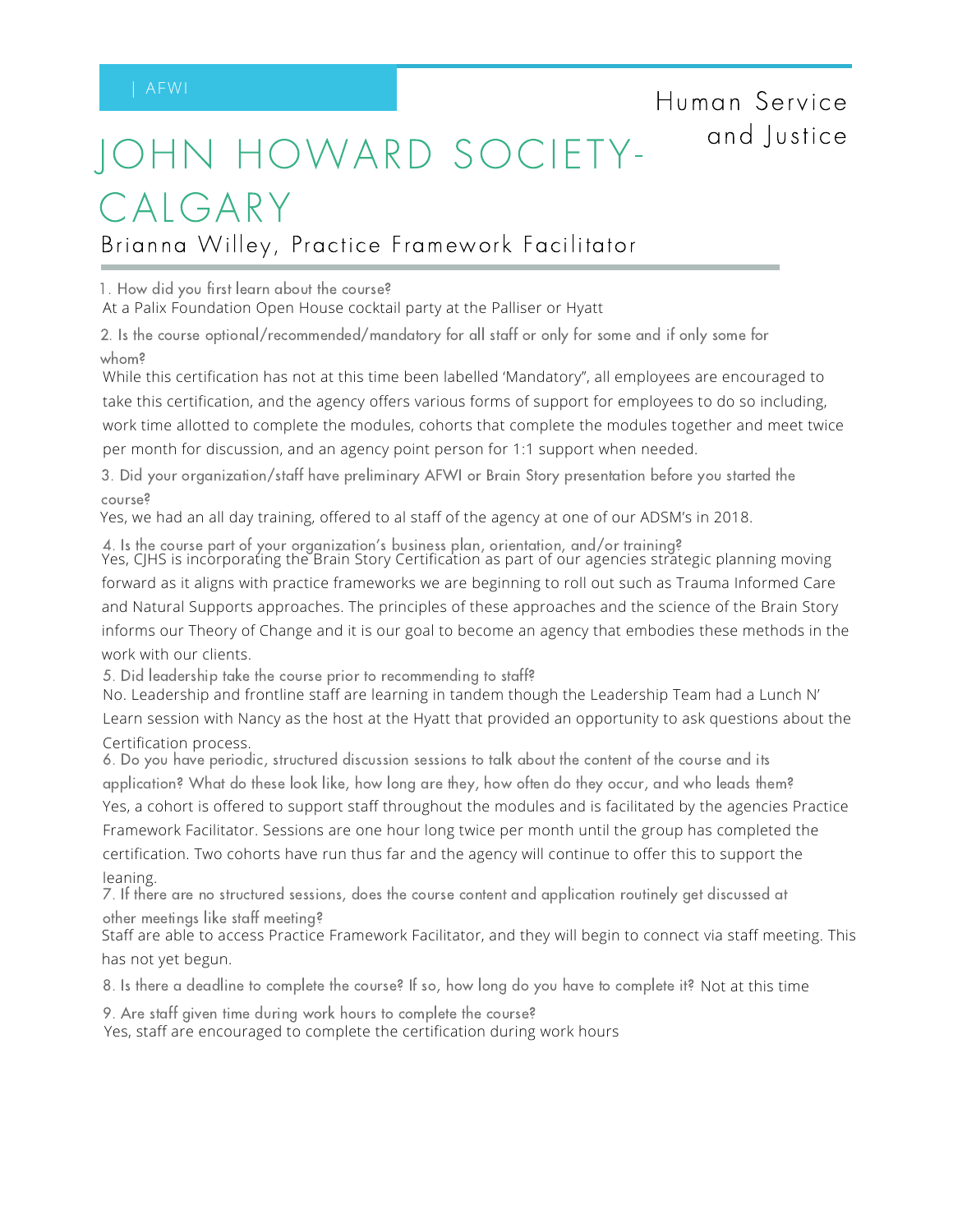## CONTINUED

Human Services

## JOHN HOWARD SOCIETY-CALGARY

Brianna Willey, Practice Framework Facilitator

10. Are you able to use the course information in practice? In what ways? How significant of a change is this from what you were doing previously?

(Feedback from cohort participants)

- **I** use research in advocacy letters for clients.
- It has made me more mindful- reducing judgements- because now I understand how their brains work.
- Given me a new perspective. Not that I blamed or judged, there's more to it than I previously knew.
- It opens a door to hearing someone's story.
- Learning new ways
- I feel heard and that my words are respected by the legal community. This leads to better outcomes for our clients because we have more credibility and there is an understanding of what is going on for them.
- Having more tools in your tool belt is always useful- better outcomes for our clients
- If forces us to engage in reflective practice and improve what we do and how we behave.
- 11. What impact do you think applying this information is having on your organization and clients?

Staff are being provided with information they may have known but now have an understanding rooted in science, which is helpful in advocacy with other service providers, the justice system, natural supports, and the clients to understand themselves further. With understanding comes awareness, compassion and appropriate support. Provides an opportunity to be more cohesive and speaking the same language across the agency.

12. What changes have you made to your organization since completing the course?

The certification is a supplement to other changes being made in the agency. Our organization will be working under new frameworks including Trauma Informed Care Practices, Natural Supports Frameworks and Reflective Practice which can all be informed by brain science. We've received funding to create a Trauma Informed Training package for staff working with criminally involved individuals and the course information will help with the curriculum development.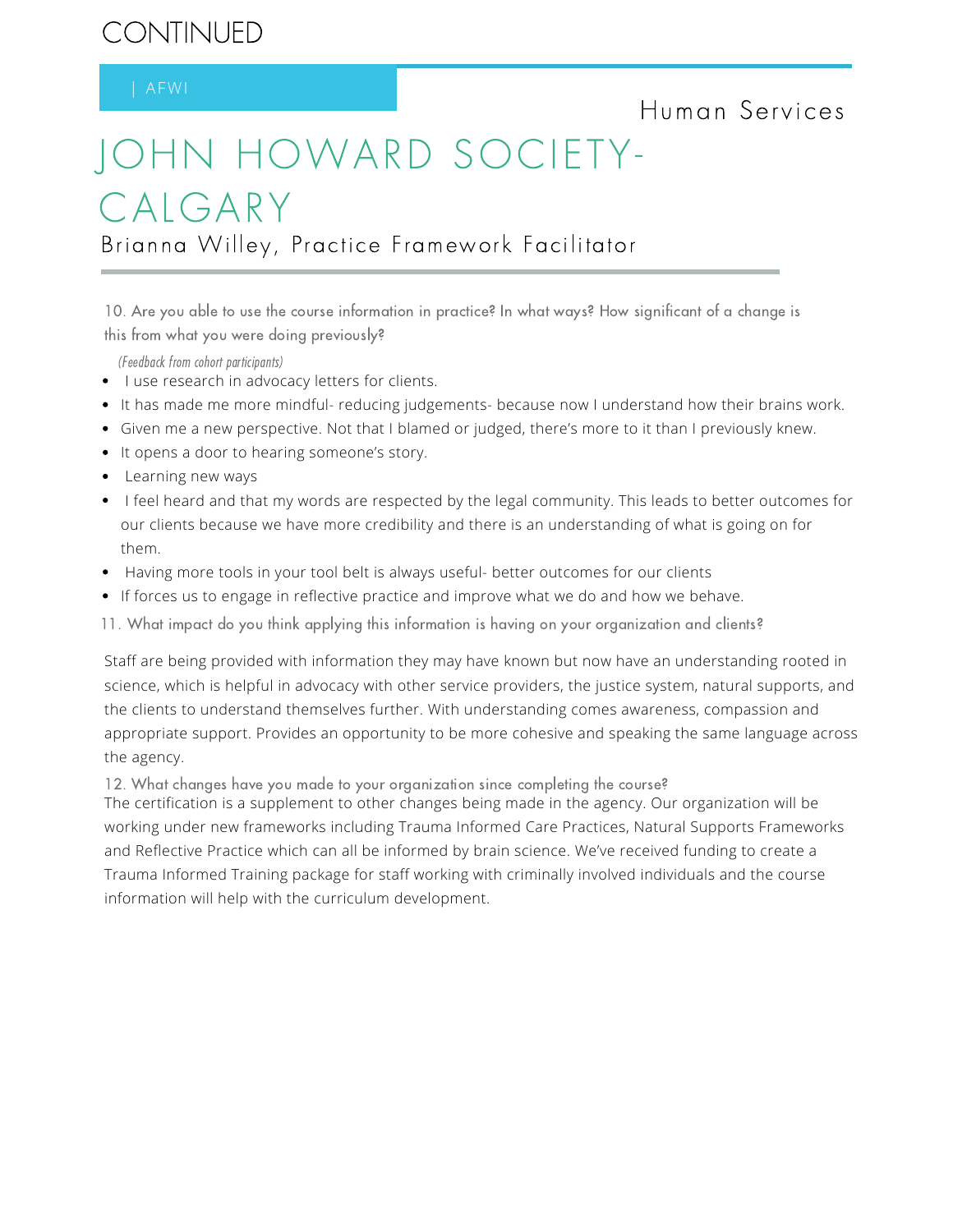## KEPLER ACADEMY- EDMONTON

#### Lynette Ventura, Executive Director

I first learned about the Brain Story Course when I was hired on to assist in creating Kepler Academy. That was just over 2 years ago. The President and Vice President of Kepler learned about it much sooner as they had had many meetings with Nancy.

The course is something that we at Kepler Academy have made mandatory for all our Educators to take as it is part of our training program. It is such a fantastic course and really opens the eyes of anyone who completes it.

Yes leadership completed the course before we incorporated it into our Training manual.

We don't necessarily have periodic discussions, but we do have random discussions where we talk about pieces of the Brain Story during staff meetings. The meetings are run by the Director and Assistant Director at each location.

We do have deadlines. For any Educator in Management (Director or Assistant Director) they have 3 months to complete the Brain Story and for all other Educators we allow them 6 months to complete it. As the course is quite lengthy, and if we have the time during work hours to allow Educators to work on the Brain Story, we certainly accommodate that, however, in Childcare that is sometimes tricky so Educators usually work on it at home.

We certainly do use the course information in practice. Even when we are doing events to promote our Program, we highlight certain topics that we feel stand out to the audience we are talking to.

The impact is huge. As we have a very diverse cliental, there are so many different children with so many unfortunate environments, that we are able to understand and guide them in the path of success. Some people would look at the children and start judging, where we are now able to look past and implement strategies and understanding.

We haven't made any real changes to the Program since completing the course because we had it implemented right from the beginning and have loved and recommended it ever since.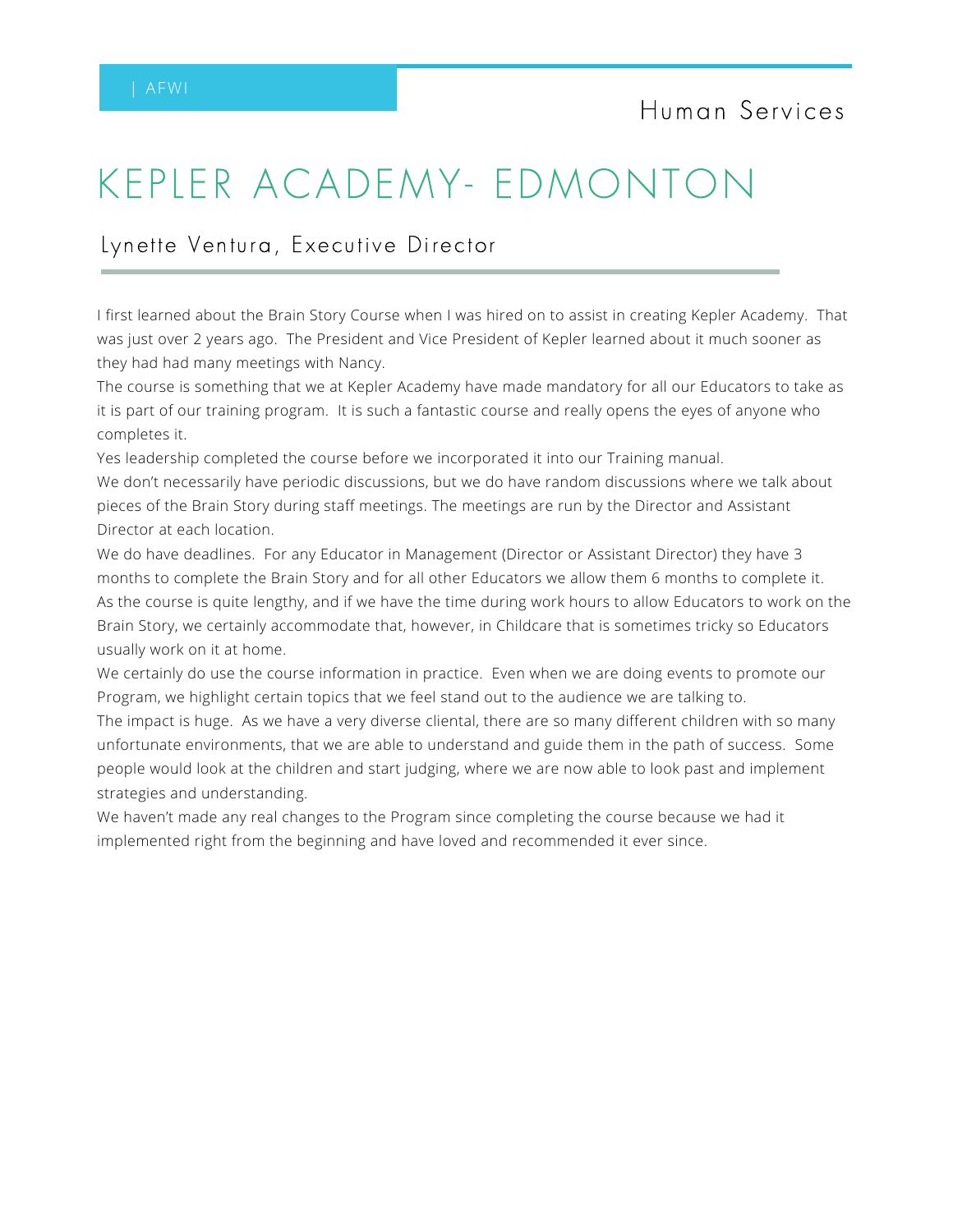## PROVIDENCE- CALGARY

#### Brenda McInnis, Vice President

Providence offers a broad range of specialized services and programs supporting the development of young children and their families in the Calgary region. The Community Services department provides therapy supports to independent and charter schools in the region, and administers the Supported Child Care Program, an initiative of the provincial government. The Program provides supports to improve overall quality of child care in Calgary and area by building capacity in the early learning and child care sector. The goal of our work in the child care sector is to improve resiliency and protective factors for children in the early years, to support the inclusion and developmental needs of all children and to support the application of trauma informed best practises.

We first became aware of the Brain Story in September 2016, when two Providence staff, a psychologist and a behavioural specialist, attended an AFWI presentation hosted by the Children's Hospital Aid Society (CHAS). CHAS had invited the charities they support, of which Providence is one. The two returned with many of the resources offered by AFWI. The following year, Providence invited AFWI to present to staff as part of an internal professional development workshop.

Then, two years ago, the Community Services department took up the challenge to have all team members (20) complete the Brain Story certification over the course of one year. Staff were given the flexibility to utilize work time when they were able to fit the coursework into their busy schedules. Throughout this time, staff members initiated discussion groups to reflect on the course content and discuss how to incorporate and embed the knowledge in their work with children, families and child care programs. Leadership within the organization was engaged alongside staff in the process of taking the course and in discussion of potential impact and embedding the knowledge in the frontline.

The Brain Story certification course has reinforced and supported the work of our organization in the work we do with children, families and the child care sector. We have incorporated the concepts, language and tools used in the Brain Story into the professional development training we offer to the child care sector across the Calgary region. The Brain Story training has provided us with common language and training resources, to deeply embed the knowledge of brain development at the front line of child care program delivery of care. The fundamental concepts of brain development, building resiliency, supporting healthy attachment, serve and return communication and the effect of stress on children and families have been incorporated into our training modules offered.

Our potential reach within the child care sector in Calgary is significant - with over 1000 programs in the City of Calgary and surrounding area, with thousands of child care professionals and tens of thousands of young children in before- and after-school care programs, licensed child care programs and family day home agencies.

The senior leadership team within Providence has been engaged throughout the process and has recognized the critical importance of embedding and mobilizing this knowledge in order to continue to support the children and families that we work with directly and to improve practices an outcomes for children in child care programs in our region. As a result, Providence is in the process of embedding in policy the mandatory certification of all employees.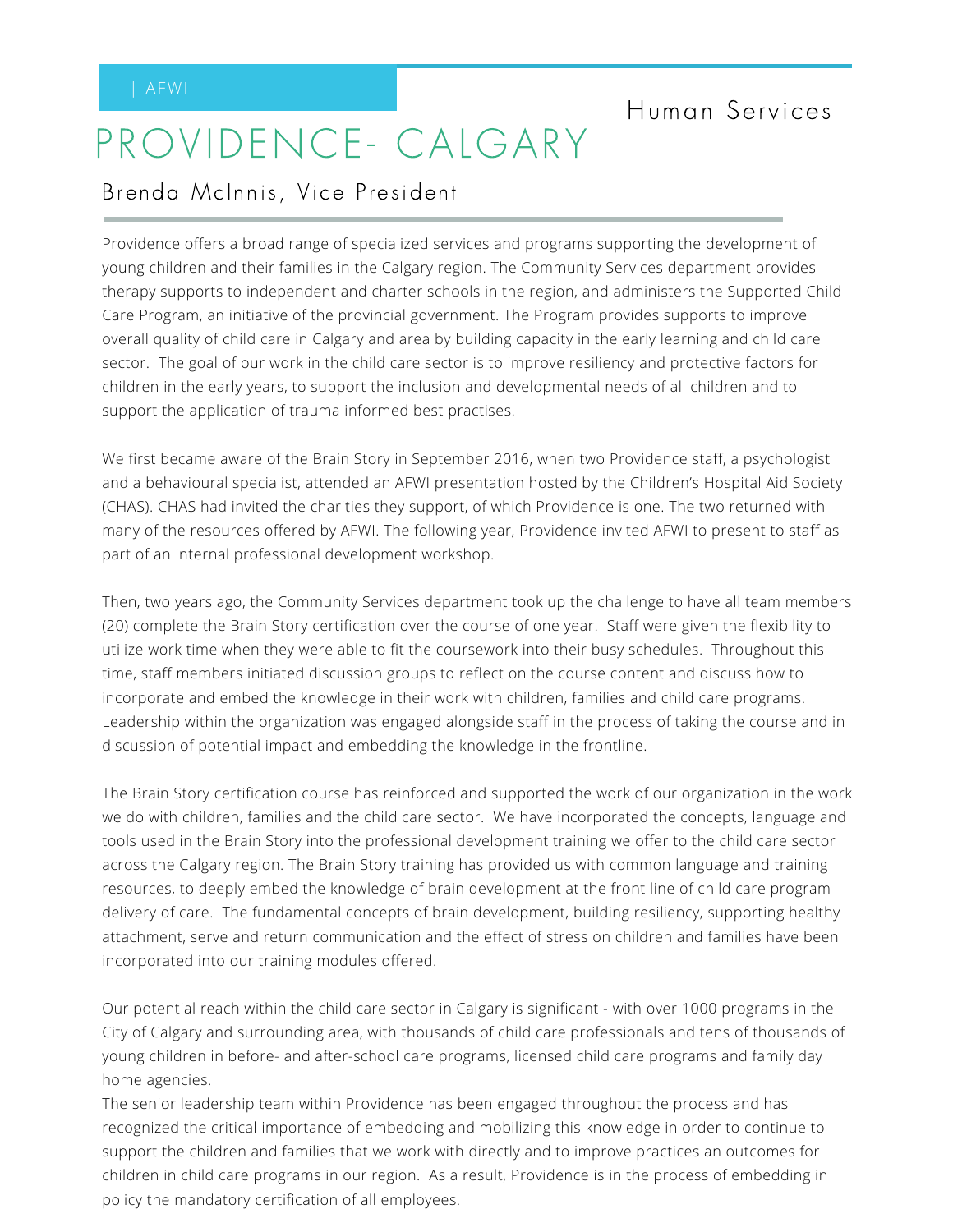## THE FAMILY CENTRE- EDMONTC Human Services

### William Smiley, Director Community Based Services

We first learned about the Adverse Childhood Experiences study at a Palix Foundation reception. In a video featuring Dr. Felitti he explained the strong correlation between childhood trauma and later problems in life. The message was compelling and verified our years of working with some of the most vulnerable people in our society. We arranged for Dr. Felitti to come to speak to our whole agency and after his presentation we made the commitment to administer the ACE Questionnaire to all of our clients. We also formed an internal Brain Development Committee to look at how to use the latest research and findings in neuroscience to inform our work. Our committee looked at research and resources and decided to invest in bringing our front-line staff and their supervisors together for a morning a month in a community of learning for presentations and small group discussions.

The first presentations were webinars on the Neurosequential Model of Therapeutics by Dr. Bruce Perry. We completed 10 sessions of training in NMT. We then had other training videos by Dr. Baylin. We also had Dr. Nicole Sherren from the Palix Foundation come and facilitate the Brain Game to our staff. She told us about the development of the Brain Story Certification program and we decided that would be perfect for our staff. I talked to Dr. Sherren about modifying the Brain Story for groups and I think we were one of the first agencies to sign up when it became available.

We had about 125 staff do the Brain Story together in 3 hours sessions once and month. We often did 2 modules in one session. Our facilitators watched the videos before and developed discussion questions for the small groups. The questions were related to how we could incorporate our learnings in our work with families as well as our partners like school teachers and principals. In fact, when they heard about what we were doing, some school principals asked if they could attend the sessions. We have had 284 staff registered in The Brain Story and 145 have been certified.

We are reinforcing the learnings by showing selected videos from the training to our monthly supervisor meetings and having small group discussions about how they will keep the knowledge alive in supervision with their staff. We use about 45 minutes of our meeting for The Brain Story every month. Brain Story Certification is now a requirement of all our staff. When someone joins The Family Centre they are expected to complete the course in their first 6 months. We consider it part of their orientation and core training in order to work with the people we have the responsibility for helping. They are given time during work to do it. It is a big investment but it is essential.

The Brain Story is an important element of our agency's development of Trauma Informed Care. It has increased our compassion and understanding of the problems that people have. It has changed our conversations with and about the people we work with. The Brain Story has validated the work that we are doing and encouraged us to keep doing what works – listening to people's stories, acknowledging and validating their experiences, helping them understand the impacts of their childhood trauma, and facilitating their healing. We now know that love, compassion, understanding, and kindness changes brains!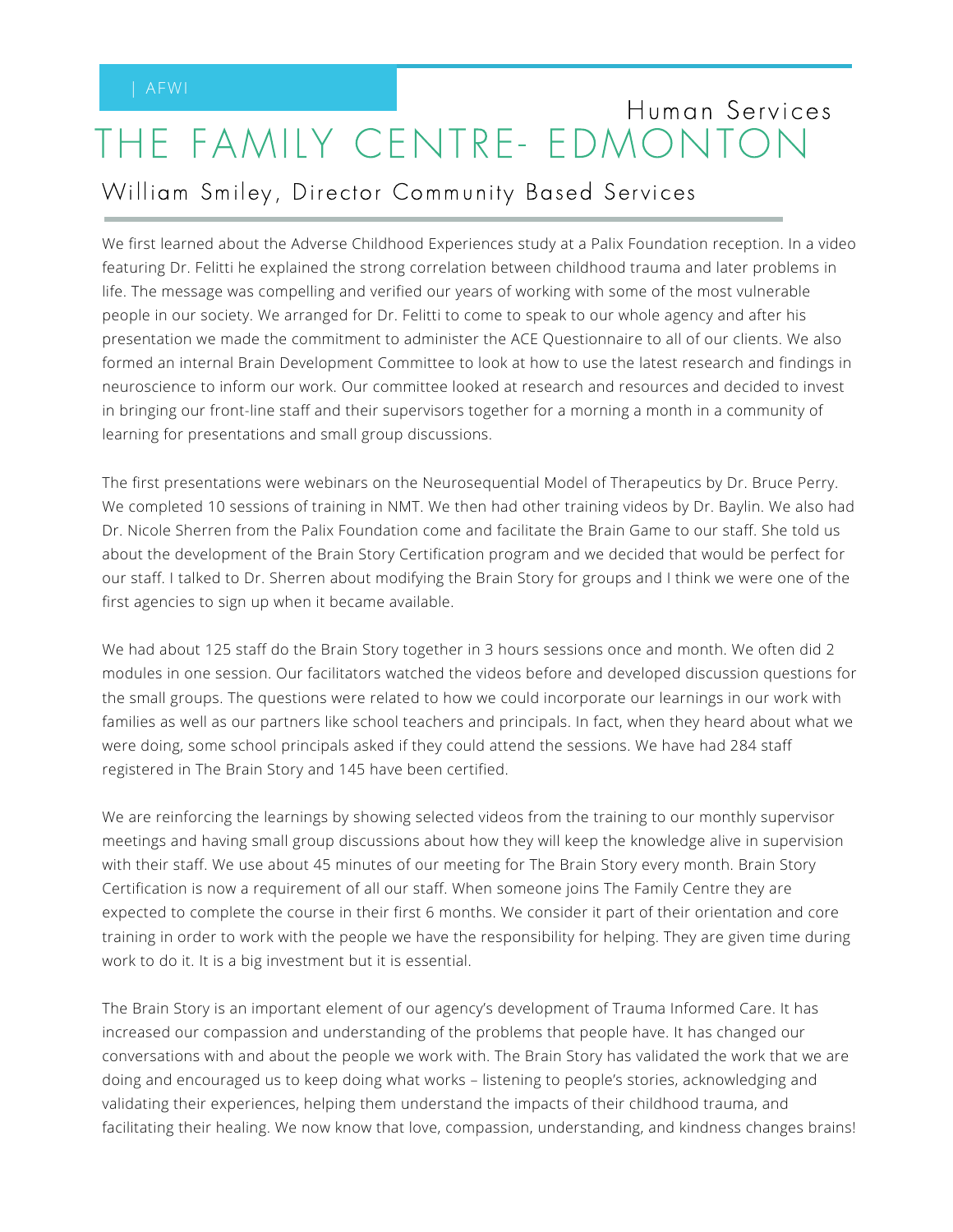## WOOD'S HOME- CALGARY

Jonathan Hutton, Program Manager

1. How did you first learn about the course?

Wood's Homes became aware of the course through its ongoing commitment to evidenced-based treatment interventions that provide the greatest efficacy with children, youth and families that we serve. In addition, senior management at Wood's Homes have been connected with the Palix (formerly, Norlien) Foundation since its inception and greatly value the research that has been produced along with developing practical applications to the work that we do in our organization.

2. Is the course optional/recommended/mandatory for all staff or only for some and if only some for whom?

As we shared we do not at this time have a formal and universal process or expectation for all of our staff to be certified. We have 34 different programs and services and each of them have made the training a priority and have found a variety of ways to make this happen. Some have used annual business plans as a way to commit to this being done, others have had reward processes, others have used a team process to get the training completed. This has been successful with a large number of staff now having completed the entire course. We will be discussing at a senior leadership level how we want to proceed moving forward and discussing making it mandatory and how that would look. At this time it is clearly an expectation that all 500 staff who work here are expected to complete the training. As well, all individuals that have completed the course applying to Wood's Homes are given strong consideration for interviews and possible employment.

3. Did your organization/staff have preliminary AFWI or Brain Story presentation before you started the course?

No, however Nancy Mannix did come to Wood's Homes Parkdale Campus in November 2017 to talk about the course and an update on the work of the Palix Foundation. This was attended by a large number of our staff, managers, and some board members. From the time of this event there was a greater number of staff to sign up for the course and, as of March 2019, we have large number of staff that have completed it within site specific programs. The energy and enthusiasm Nancy provided in the 2017 event further solidified Wood's Homes commitment to ensuring that as many staff as possible completed the course greatly enhancing our existing treatment based approaches currently being utilized. 4. Is the course part of your organization's business plan, orientation, and/or training?

At this time the requirement to take the course is program specific. There are programs that have had it as part of their yearly business plans as a requirement to complete. As stated above the course is being considered as mandatory training for all staff as condition of their employment and is highly valued for those applying to work with us who have taken the initiative to complete the course.

5. Did leadership take the course prior to recommending to staff?

Leadership are all actively signed up for the course with a significant number having completed all of the modules. Leadership have hold the course in high regard and are eager to hear and incorporate learnings of staff, engaged in the course, towards frontline interventions that are guided by evidenced based research.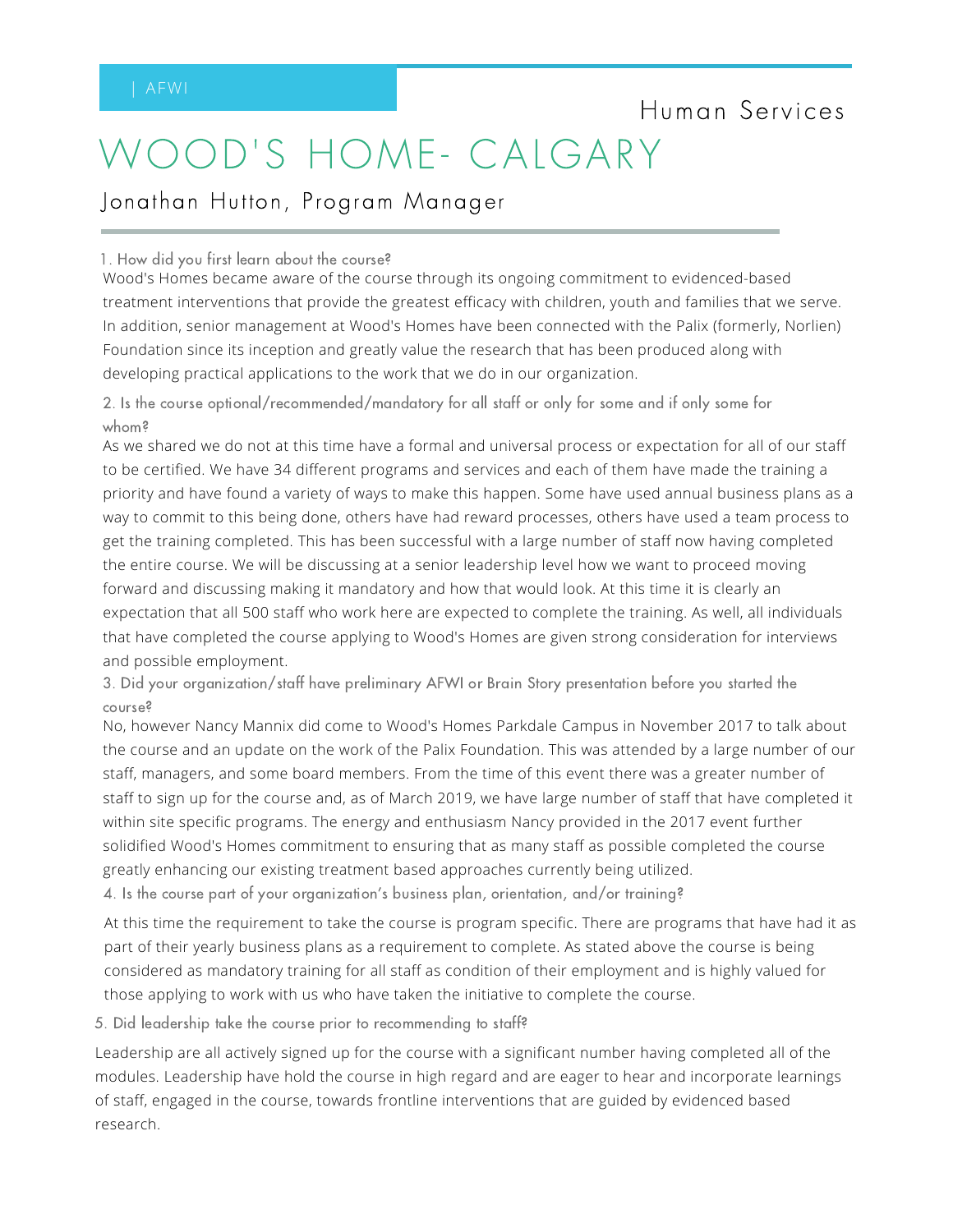## WOOD'S HOME- CALGARY

Jonathan Hutton, Program Manager

6. Do you have periodic, structured discussion sessions to talk about the content of the course and its application? What do these look like, how long are they, how often do they occur, and who leads them? This is program specific and each team discusses and incorporates learning from the course through a number of different mediums including team meetings, group supervision and individual supervision. The general focus is on how the learning from the course applies and can be implemented in frontline work with children, youth and families.

7. If there are no structured sessio&eeddæovthe course content and application routinely get discussed at other meetings like staff meeting?

8. Is there a deadline to complete the course? If so, how long do you have to complete it?

At this time there is not a deadline to complete the course. However, all programs are encouraging staff to sign up for the course and for them to complete it as a means of enhancing their existing skills, knowledge and experience towards greater effectiveness with children, youth and families. We are exploring having the expectation of the course being completed prior to the six month evaluation of a new staff member. We are also clearly stating that all practicum students complete the Brain Story during their time at Wood's Homes. We currently have approximately 40 students a year from numerous institutions. 9. Are staff given time during work hours to complete the course?

The time that staff have to complete the course varies by program. In general there is an expectation from leadership that staff use their time in between their respective duties and responsibilities of their position to work on the course.

10. Are you able to use the course information in practice? In what ways? How significant of a change is this from what you were doing previously?

The application of the course work to practice is a work in progress for each program. At this time there is a great emphasis placed upon 'serve and return' with all children and youth along with teaching this essential skill to parents. As part of this understanding the foundations of child development, brain architecture, influence of the environment on development, the role of toxic stress and adverse childhood experiences are focused upon as a means of understanding of 'what happened' with a child, youth and family and not a focus on 'what is wrong'. Wood's Homes has always endeavored to provide the most current evidenced based treatments, as described above, and the course has helped to provide a platform for all staff to learn this in a uniform manner.

11. What impact do you think applying this information is having on your organization and clients? As stated above the course is allowing our organization to further provide evidence based treatments that are at the leading edge of research in the field and helping to bring our staff together in using a language that further enhances our work and the way in which we deliver it with children, youth and families. As more leadership and staff complete the course and integrate it into every level of our organization there will be a strong foundation of knowledge that will inform the services we are delivering now and into the future.

12. What changes have you made to your organization since completing the course?

The influence of the course is strongly felt now as more leadership and staff work through the course. The conversations occurring at a senior management level filtering through to the frontline teams is continually being influenced by the wealth of knowledge that has been learned through the course. The key change to our organization has been to integrate this course into the daily conversations of all employees through to the direct work with children, youth and families.